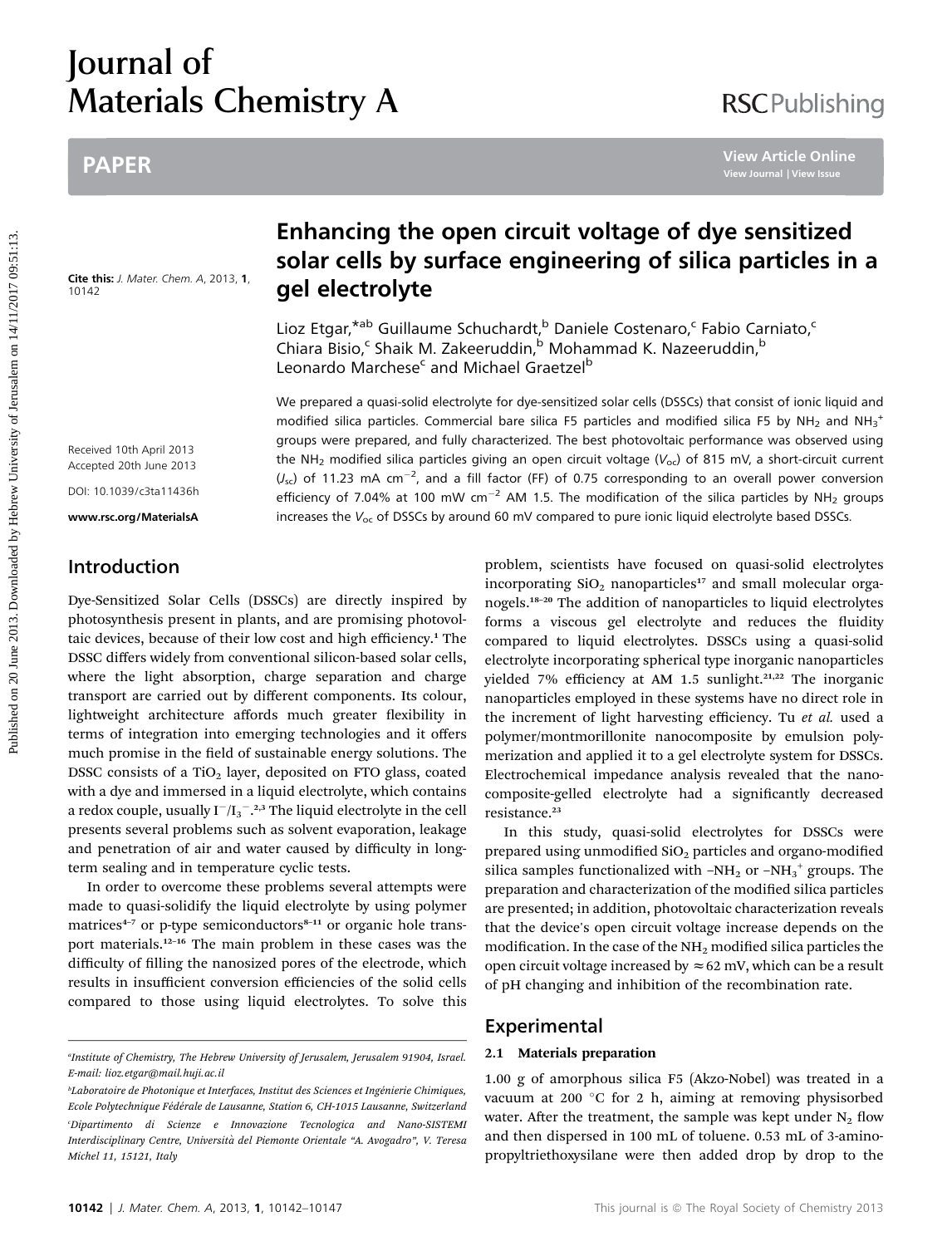suspension, which was then stirred at 50  $\degree$ C for 20 h. After this time, the sample was filtered and the powder was washed with toluene and ethyl ether to remove the unreacted silane. The obtained sample will be hereafter named  $NH<sub>2</sub>$  F5.

Part of this sample was dispersed in 50 mL of HCl (pH 4.0) for 3 h under stirring aiming at promoting the formation of surface  $NH_3^+$  species. The suspension was finally filtered and dried in an oven at 60 °C overnight. The obtained sample will be hereafter named  $NH_3^+$ <sub>-F5</sub>.

#### 2.2 Characterization techniques

Solid state NMR spectra were acquired on a Bruker Avance III 500 spectrometer and a wide bore 11.7 Tesla magnet with operational frequencies for 29Si of 99.35 MHz. A 4 mm triple resonance probe with MAS was employed in all the experiments and the samples were packed on a Zirconia rotor and spun at different MAS rates. The <sup>29</sup>Si MAS NMR spectra were recorded under cross-polarization conditions (CPMAS). All chemical shifts are reported using the  $\delta$  scale and are externally referenced to TMS at 0 ppm.

Thermogravimetric analysis (TGA) was performed on a Setaram SETSYS Evolution instrument under  $O<sub>2</sub>$  (gas flow 100 mL min<sup>-1</sup>), heating the samples up to 800 °C with a rate of  $5^{\circ}$ C min<sup>-1</sup>.

 $N_2$  physisorption measurements were carried out at 77 K in the relative pressure range from  $10^{-6}$  to 1  $P/P<sub>0</sub>$  using a Quantachrome Autosorb 1MP/TCD instrument. Before the analysis the samples were outgassed (residual pressure  $p < 10^{-6}$  Torr) at 473 K for 3 h. Specific surface areas were determined by using the Brunauer–Emmett–Teller equation, in the residual pressure range from 0.01 to 0.1  $P/P_0$ . Pore size distributions were obtained by applying the Non-Localized Density Functional Theory (NLDFT) method  $(N_2)$  silica kernel based on a cylindrical pore model).

Infrared spectra were collected on a Thermo Electron Corporation FT Nicolet 5700 Spectrometer (resolution 4  $\text{cm}^{-1}$ ). Self-supporting pellets were placed into an IR cell with KBr windows being permanently connected to a vacuum line (residual pressure:  $1.33 \times 10^{-4}$  Pa, 1 Pa = 0.01 mbar), allowing all treatments and adsorption–desorption experiments to be carried out in situ. Before the analysis, samples were outgassed in a vacuum at r.t. for 1 h.

The Zeta potential of silica F5 samples was evaluated with a Zetasizer NANO ZS (Malvern Instruments). Before the analysis the silica samples were dispersed in ultrapure water (2 mg  $mL^{-1}$ ) and the dispersions were sonicated for 10 minutes.

#### 2.3 Solar cell fabrication

Photovoltaic experiments were performed using 3-{6-{4-[bis(2',4'-  $\,$ dihexyloxybiphenyl-4-yl)amino-]phenyl}-4,4-dihexyl-cyclopenta-  $\left[ 2,1 \hbox{-} b \hbox{-} 3,4 \hbox{-} b' \right]$ -dithiophene-2-yl}-2-cyanoacrylic acid as a sensitizer, coded Y123, which is described in Fig. 1.

The TiO<sub>2</sub> was deposited on a NSG 10 Glass FTO-coated by screen-printing. We used a spot shaped (area is  $0.282 \text{ cm}^2$ ) transparent TiO<sub>2</sub> layer of 6  $\mu$ m thickness. The pore size was 32 nm and the TiO<sub>2</sub> particle sizes were equal to 23 nm. TiCl<sub>4</sub>





Fig. 1 Structure of the Y123 dye

treatments were done before and after the transparent  $TiO<sub>2</sub> film$ deposition. A platinized FTO conducting glass (LOF TECH 7, Pilkington) was used as the counter electrode. The ionic liquid electrolyte used, coded Z952, is composed of DMII/EMII/ EMITCB/I<sub>2</sub>/NBB/GNCS (molar ratio:  $12/12/16/1.67/3.33/0.67$ ).<sup>24</sup> The gel was prepared by stirring 15% of each kind of particles in the ionic liquid electrolyte overnight. The gel is deposited before sealing and all the cells were doubly sealed once with 25 µm Surlyn and then with Torseal to be sure of the water tightness. For each condition more than 3 cells were made in order to obtain reliable results. Paper<br> **Example 2018.** Some of Materials Chemistry Association and the second of the second by Hebrew University of Alticle Chemistron and Orientation and Orientation and Distribution and Chemistron and State present we a

#### 2.4 Photovoltaic measurements

The setup used for standard photovoltaic characterization (J–V curve) consists of a 450 W xenon lamp (Oriel), whose spectral output was matched in the region of 350–750 nm with the aid of a Schott K113 Tempax sunlight filter (PräzisionsGlas & Optik GmbH), and a source meter (Keithley 2400) to apply a potential bias and measure the photogenerated current. A set of metalmesh filters was used to adjust the light intensity to a desired level. IPCE was measured using a SR830 lock-in amplifier, however the incident light (300 W xenon lamp, ILC Technology) was focused through a Gemini-180 double monochromator (Jobin-Yvon Ltd). The cells were measured with an external light bias (100 W  $m^{-2}$  intensity) provided by LED array. A black metal mask defined the cell active area to be  $0.159$  cm<sup>2</sup>.

#### Results and discussion

#### Silica particle modification

A schematic illustration of the process for the modification of silica particles is presented in Fig. 2. In this study commercial bare silica F5 particles and modified silica F5 by  $\mathrm{NH}_2$  and  $\mathrm{NH}_3^+$ groups were used.

The IR spectrum of the silica F5 sample (Fig. 3A, curve a) is characterized by the presence of a signal located at  $3745 \text{ cm}^{-1}$ and a broad band with the maximum located at 3500  $\mathrm{cm}^{-1}$ . The band at 3745  $cm^{-1}$  is due to the stretching mode of isolated silanols, while the absorption at 3500  $cm^{-1}$  is due to the stretching mode of –OH groups interacting with each other by H-bonding and with the water molecules adsorbed on the surface of the silica. In the low frequency region, the spectrum of the silica F5 sample shows three absorption bands located at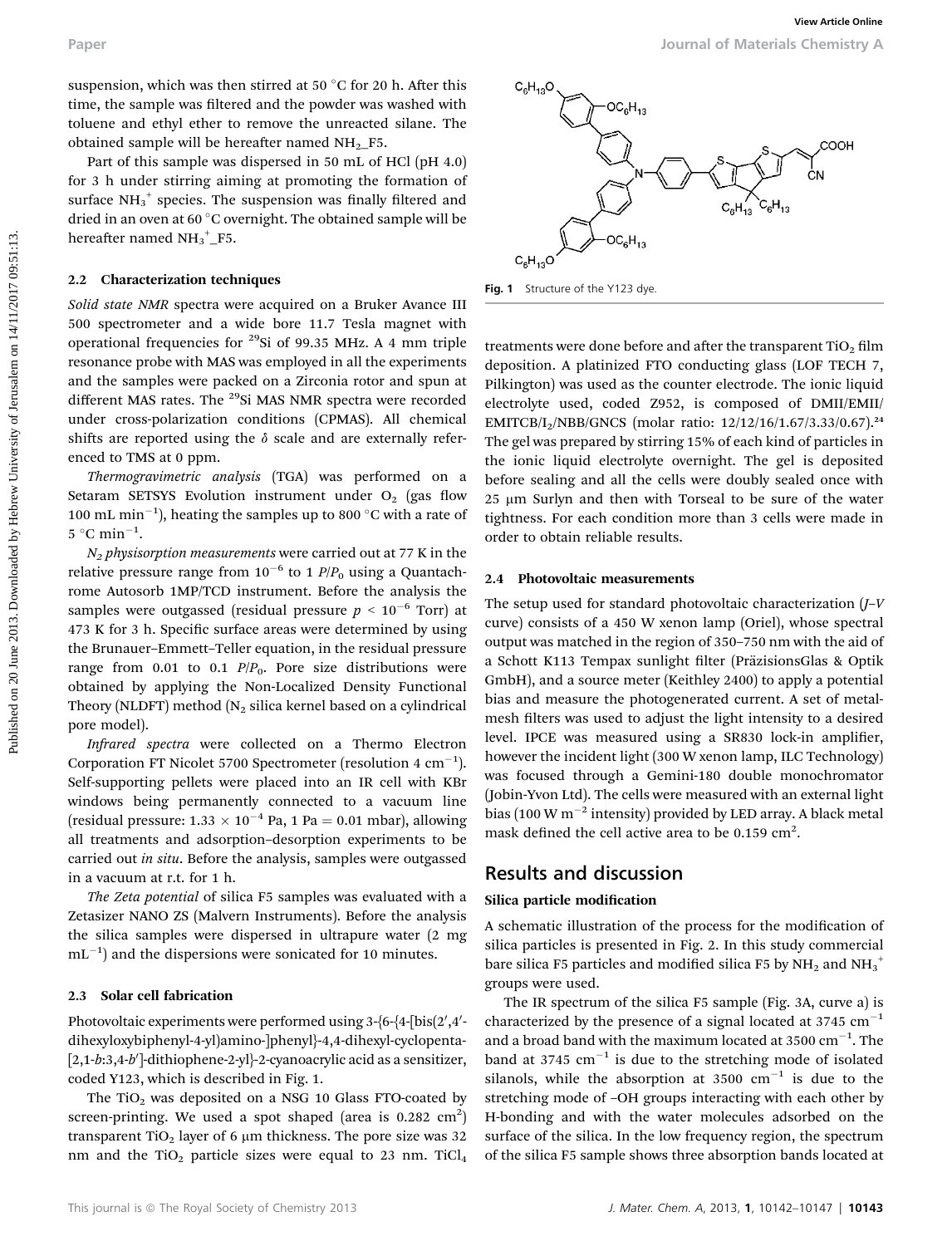

Fig. 2 Schematic representation of silica F5 functionalization with 3-aminopropyltriethoxysilane and formation of  $NH_3^+$  species.

1980 and 1865  $cm^{-1}$ , due to the overtones and combination modes of the silica framework, and at 1655  $cm^{-1}$  due to the presence of water that was not completely removed from the surface of silica during degassing.

The IR spectrum of F5 silica functionalized with 3-aminopropyltriethoxysilane (Fig. 3A, curve b) is characterized by the presence of a broad band in the  $3800-3000$  cm<sup>-1</sup> region, in which bands at 3365, 3300, 2940 and 2875  $cm^{-1}$  are visible. In the region at low frequencies other bands at 1600, 1460 and 1445 cm<sup>-1</sup> are present. The absorptions at 3300 and 2935 cm<sup>-1</sup> are due to the asymmetric and symmetric stretching modes of NH2 groups, respectively, whereas the bands at 2940 and  $2875$  cm<sup>-1</sup> are assigned due to the asymmetric and symmetric

stretching modes of silane  $-CH<sub>2</sub>$  groups introduced onto the silica surface by an anchoring procedure. The absorption bands in the low frequency region can be assigned to the bending modes of NH<sub>2</sub> groups  $(1600 \text{ cm}^{-1})$  and to the bending modes of CH<sub>2</sub> groups (bands located at 1460 and 1445  $\text{cm}^{-1}$ ).

The IR spectrum of the  $NH_3^+$  F5 sample (Fig. 3A, curve c) shows some differences with respect to the spectrum of the  $NH<sub>2</sub>$  F5 sample. In particular, the formation of two bands at 1615 and 1505  $cm^{-1}$ , due to asymmetric and symmetric bending modes of  $NH_3^+$  groups, respectively, indicates the formation of surface  $NH_3^+$  species after the treatment under acidic pH (see Fig. 3B).<sup>25</sup>

The Zeta potential of the silica particles and their modified structures are presented in Table 1. The pure silica F5 shows a negative Z-potential of ca.  $-18.9$  mV due to the presence of SiO<sup>-</sup> species on the silica surface. After the reaction with 3-aminopropyltriethoxysilane, the Z-potential becomes neutral (ca. +3.4 mV), because of the condensation of ethoxy groups of the silane with the hydroxyl groups of the silica surface, while the Z-potential of the protonated sample is +29.2 mV, thus con firming the protonation of amino groups on the silica surface.

Thermogravimetric (TGA) analysis of the F5 silica sample (Fig. 4, curve a) showed a weight loss of ca. 7% in the 35-150  $^{\circ}$ C range with a maximum around 85 °C due to removal of adsorbed water. The thermal profile of the  $NH_2$  F5 sample (Fig. 4, curve b) showed three weight losses, the first one of ca. 3 wt% in the 35–120 °C range with a maximum at *ca*. 80 °C due to removal of adsorbed water, the second one of ca. 4.8 wt% in the 250-420  $^{\circ}$ C temperature range ascribed to the first decomposition step of 3aminopropyltriethoxysilane and the third one of ca. 5.8 wt% in the 430–630 °C range, with a maximum at  $ca. 560$  °C due to the complete removal of organic species from the silica surface. TGA

| <b>Table 1</b> Zeta potential values of F5 silica and organo-modified samples |                                                   |  |  |  |  |
|-------------------------------------------------------------------------------|---------------------------------------------------|--|--|--|--|
| Sample                                                                        | $Z$ potential $[mV]$                              |  |  |  |  |
| Silica F5<br>$NH2$ F5<br>$NH3+ F5$                                            | $-18.9 + 0.29$<br>$+3.4 + 0.23$<br>$+29.2 + 0.54$ |  |  |  |  |
|                                                                               |                                                   |  |  |  |  |

![](_page_2_Figure_10.jpeg)

Fig. 3 Frame (A) shows FTIR spectra of F5 silica (curve a) and the sample functionalized with 3-aminopropyltriethoxysilane, before (curve b) and after (curve c) acid treatment at pH 4.0. Frame (B) shows an enlarged view of the FTIR spectra in the 2000–1200 cm<sup>-1</sup> range. Spectra were recorded after outgassing at room temperature for 1 h.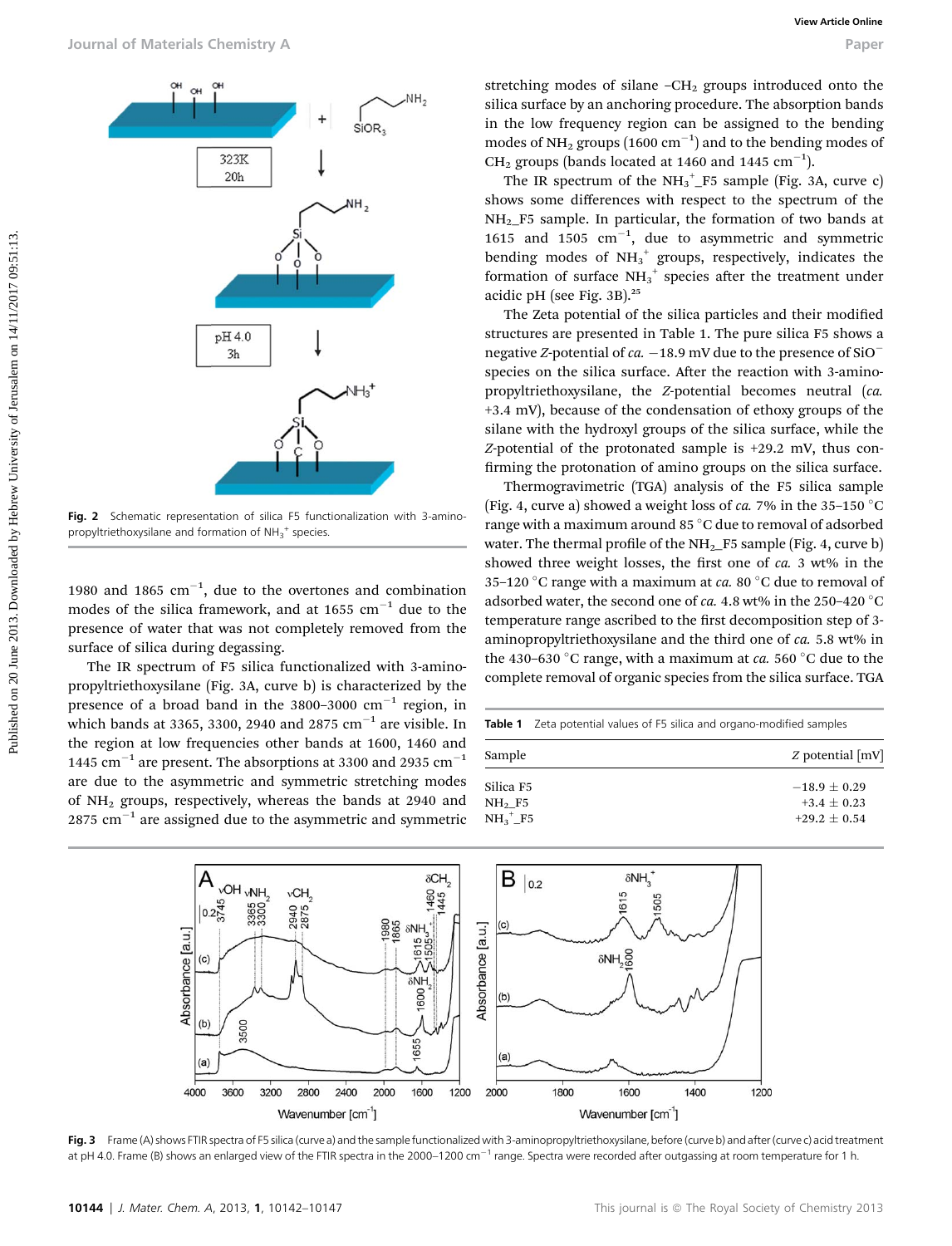![](_page_3_Figure_1.jpeg)

Fig. 4 TGA analysis of F5 silica (a),  $NH_2_F5$  (b) and  $NH_3^{\text{+}}\_F5$  (c) samples. The TGA analysis was performed under O<sub>2</sub> flow (100 mL min<sup>-1</sup>) and using a heating ramp 5  $^{\circ}$ C min $^{-1}$ .

data indicated that the anchoring procedure allowed introducing ca. 11 wt% of organic groups on the surface of F5 silica.

The thermal profile of the  $NH_3^+$  F5 sample (Fig. 4, curve c) showed three weight losses, the first one of  $ca$ . 6 wt% in the 35–130 °C range with a maximum at *ca*. 70 °C due to removal of adsorbed water, the second one of ca. 4.7 wt% in the 165-425  $^{\circ}$ C range, with two maxima at ca. 260 °C and 335 °C ascribed to the decomposition of 3-ammoniumpropyltriethoxysilane and the third one of ca. 5.8 wt% in the 440–610 °C range, due to the complete removal of organic species.  $NH_3^+$  F5 silica contains ca. 10.5 wt% of organic species. TGA data indicated that the treatment under acidic conditions of  $\mathrm{NH_3}^+$  F5 silica does not alter significantly the total amount of organic species anchored onto the silica surface.

The effect of organic functionalization on the textural features of F5 silica was investigated by  $N_2$  physisorption analysis.  $N_2$  adsorption isotherms (frame A) and pore size distribution (frame B) of F5,  $NH_2$  F5 and  $NH_3^+$  F5 samples are reported in Fig. 5.

The adsorption isotherms of the three samples are of type IV based on the IUPAC (International Union of Pure and Applied Chemistry) classification, indicating the presence of mesoporosity in the materials and  $H<sub>2</sub>$  hysteresis loop, typical of the presence of disordered pores whose shape is not well defined (Fig. 5A).<sup>26</sup>

The BET algorithm has been used to estimate the specific surface area (SSA) of the solids: parent F5 silica shows a SSA of 630  $\mathrm{m^2\,g^{-1}}$ , whereas the grafted sample has a SSA of 350  $\mathrm{m^2\,g^{-1}}$ . After the treatment under acidic conditions the sample has a SSA of 325  $\mathrm{m^2\,g^{-1}}$ .

The reduction of specific surface area should be ascribed to a modification of the sample surface occurring during the anchoring procedure. The pore size distribution of silica samples was determined by the NLDFT model using the desorption branch of the isotherms (Fig. 5B). The silica F5 sample is characterized by pores with dimensions in the 30–150 A range. After surface modification and acid treatment, a significant decrease of pore volume is observed, together with the disappearance of small pores in the 30–50 nm range. This is particularly evident for the acid treated sample,  $\mathrm{NH_3}^+_- \mathrm{F5}.$ 

The result of the reaction between the surface of F5 silica and the silane species was evaluated by solid state NMR spectroscopy. The <sup>29</sup>Si CPMAS NMR spectra of the F5 silica sample and  $NH<sub>2</sub>$ F5 sample are shown in Fig. 6.

![](_page_3_Figure_12.jpeg)

Fig. 6  $^{29}$ Si CPMAS NMR of silica F5 (curve a) and NH<sub>2</sub>\_F5 samples (curve b)

![](_page_3_Figure_14.jpeg)

Fig. 5 N<sub>2</sub> adsorption–desorption isotherms at 77 K and relative pressures (P/P<sub>0</sub>) from 1  $\times$  10<sup>-6</sup> to 1 (A) and pore size distribution determined by NLDFT methods (B) of F5 silica (- $\blacksquare$ -), NH<sub>2</sub>\_F5 (-O-) and NH<sub>3</sub><sup>+</sup>\_F5 (- $\Delta$ -) samples.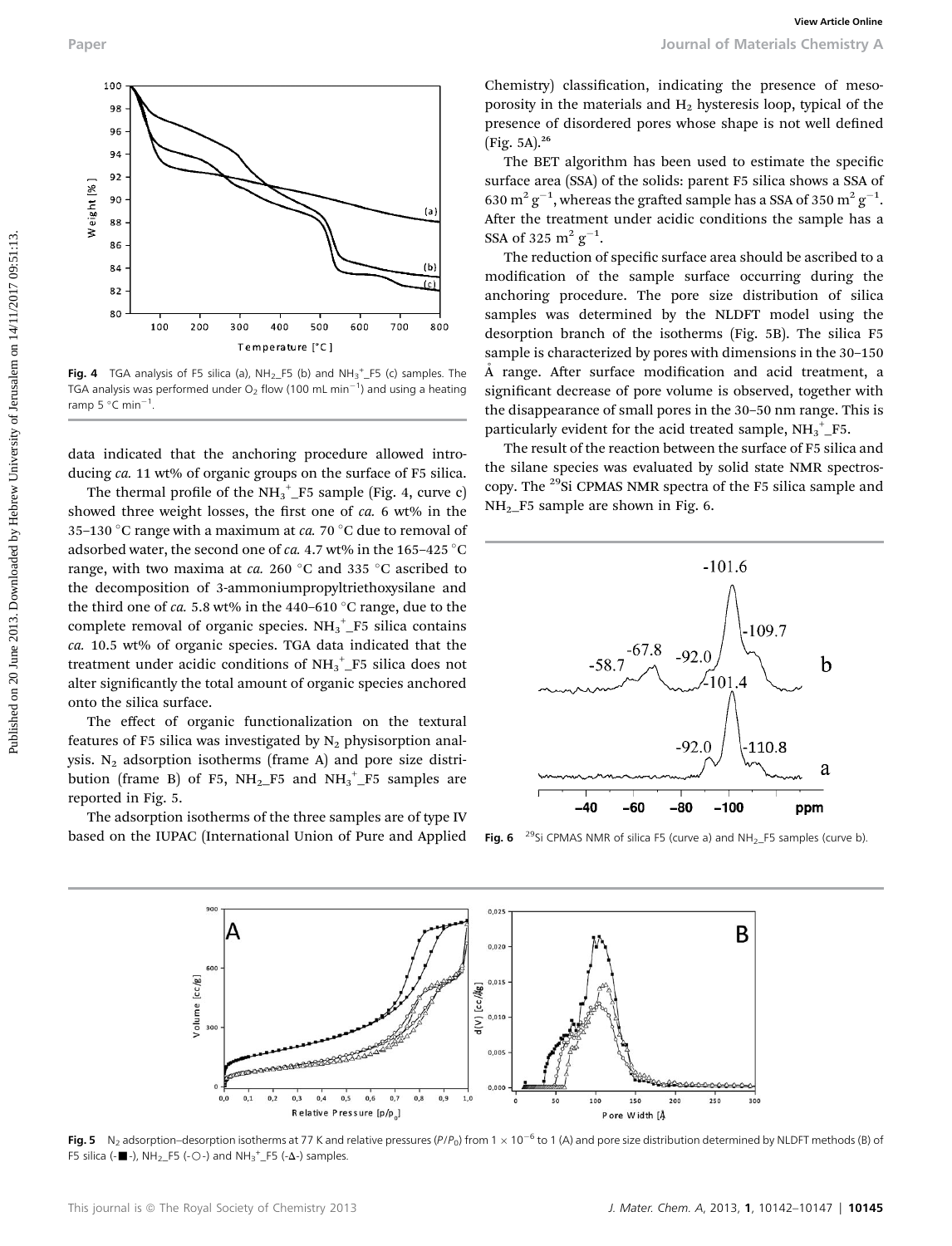The spectrum of the F5 silica sample (Fig. 6, curve a) is characterized by the presence of three signals at  $-92.0, -101.4$ and -110.8 ppm that are assigned to  $Q^2$  [Si(OSi)<sub>2</sub>[OH)<sub>2</sub>],  $Q^3$ <br>[Si(OSi)<sub>3</sub>[OH)] and  $Q^4$  [Si(OSi)<sub>4</sub>] silicon sites, respectively. The <sup>29</sup>Si CPMAS NMR spectra of the NH<sub>2</sub>\_F5 sample show additional peaks at  $-58.7$  ppm and at  $-67.8$  ppm which are related to  $T^2$  $[Si(OSi)_2(OH)(C)]$  and T<sup>3</sup>  $[Si(OSi)_3(C)]$  species, respectively.<sup>27</sup>

The presence of these signals indicated that silane species are chemically anchored onto the silica surface. In particular, the formation of a large amount of  $T^3$  species with respect to  $T^2$ suggested that the silane is covalently bound to the surface through alkoxide species.

#### Photovoltaic performance

Following the detailed preparation and characterization of the modified silica particles, each type of modified silica sample was used for the preparation of gel electrolytes. The gels were prepared by stirring 15 wt% of silica sample in the ionic liquid electrolyte overnight. The gel electrolytes were employed in dye sensitized solar cells (further details can be found in the Experimental section).

Fig. 7A shows the J–V curves of the DSSCs made from the gel electrolytes. It can be observed that the  $NH_2$ <sub>-F5</sub> sample gave the

![](_page_4_Figure_7.jpeg)

Fig. 7  $(A)$  J–V curves of the devices containing gel electrolytes; (B) IPCE spectra of the devices containing gel electrolytes. The gel electrolyte was prepared by adding 15 wt% of modified silica particles in an ionic liquid.

highest  $V_{\text{oc}}$ , around 115 mV higher than the non-modified silica particles (silica F5) and 62 mV higher than the ionic liquid electrolyte. On the other hand the current density and the fill factor are similar for the modified silica particle and pure ionic liquid electrolyte based devices. The highest efficiency of 7.04% under 1 sun illumination was achieved by using the  $NH<sub>2</sub>$ F5 gel electrolyte. The incident photon to current efficiency (IPCE) of all the devices is presented in Fig. 7B. Since the current density is similar for the samples the IPCE curves are similar as well and correspond to the Y123 dye spectrum.

The enhancement in the  $V_{\text{oc}}$  can be related to the change in the pH, as can be seen in Table 2. As the environment becomes less acidic the conduction band of the  $TiO<sub>2</sub>$  shifts upward and hence the  $V_{\text{oc}}$  increases. An additional reason for the enhancement in  $V_{\text{oc}}$  can be explained by the dark current measurements of the devices containing the  $\mathrm{NH_2\_F5}, \mathrm{NH_3}^+$   $\mathrm{F5}$  and ionic liquid electrolytes (Fig. 8).

The dark current of the  $NH<sub>2</sub>$  F5 device is smaller than those of  $\mathrm{NH_3}^+$  F5 and the pure ionic liquid electrolyte based devices. The smaller dark current suggests a lower rate of recombination, resulting in an increase of  $V_{\text{oc}}$ , which is in agreement with our results. These results suggest that the  $NH<sub>2</sub>$  F5 gel electrolyte forms a blocking layer, which inhibits the back reaction between the  $TiO<sub>2</sub>$  and the electrolyte.

The next step was the determination of the optimal concentration of our best sample  $(NH<sub>2</sub>-F5)$  in the ionic liquid. Three different concentrations (10 wt%, 15 wt% and 20 wt%) were used in preparing the gel electrolytes (Table 3). Fig. 9 presents  $V_{\text{oc}}$  as a

| <b>Table 2</b> Photovoltaic results obtained with various gel electrolytes |           |           |                    |                        |  |  |
|----------------------------------------------------------------------------|-----------|-----------|--------------------|------------------------|--|--|
|                                                                            | Silica F5 | $NH3+ F5$ | NH <sub>2</sub> F5 | Z952<br>(ionic liquid) |  |  |
| Efficiency $\eta$ (%)                                                      | 6.58      | 5.84      | 7.04               | 6.42                   |  |  |
| $V_{\rm oc}$ (mV)                                                          | 699.3     | 687.4     | 815.8              | 753.1                  |  |  |
| $J_{\rm sc}$ (mA cm <sup>-2</sup> )                                        | 12.93     | 11.31     | 11.23              | 11.76                  |  |  |
| Fill factor                                                                | 0.72      | 0.74      | 0.75               | 0.72                   |  |  |
| pН                                                                         | 8.01      | 6.74      | 8.65               | 7.10                   |  |  |
|                                                                            |           |           |                    |                        |  |  |

![](_page_4_Figure_14.jpeg)

Fig. 8 Dark current measurements of the studied samples